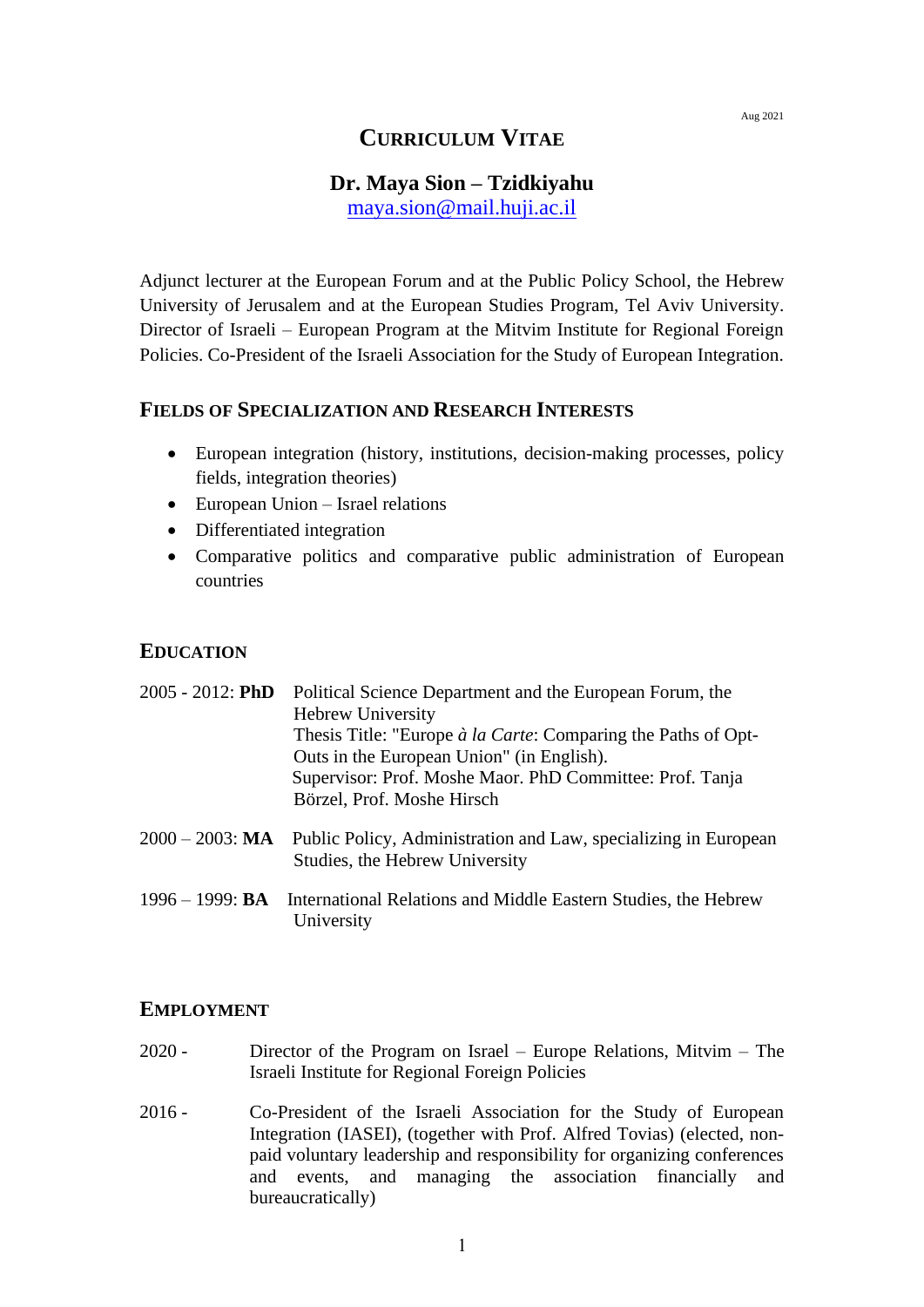| $2015 -$  | Adjunct lecturer, The Leadership Program, the Federmann Public Policy<br>School at the Hebrew University |
|-----------|----------------------------------------------------------------------------------------------------------|
| $2013 -$  | Adjunct lecturer, the European Studies Program, Tel Aviv University                                      |
| 2012-2016 | Coordinator and consultant of research students, the European Forum,<br>the Hebrew University            |

- 2005 Adjunct lecturer, the European Studies Graduate Program of the European Forum, the Hebrew University
- 2012 2013 Post-Doctoral Fellow, the DAAD Center for German Studies, the Hebrew University
- 2004 2008 Research Fellow, Institute for Policy and Strategy (IPS), the Interdisciplinary Center Herzliya.
- 2003 Junior Fellow at the Institute for Human Sciences (IWM), Vienna, July-December.

**TEACHING** (examples of academic courses taught, followed by study tours to Europe)

- *The European Union: A Unique "Beast", followed by Study Tour to the EU and NATO Institutions in Brussels*
- Internship Course: Working on Israeli European Relations
- *Public Policy and Local Governance in Comparative International Perspectives,* followed by *Study Tour to Paris, France* with the Executive Program, The Public Policy School and Government
- *Comparative Public Administration and International Institutions, followed by Study Tour to London, UK with the Top Civil Service Program,* The Public Policy School and Government
- *EU – Israel Relations*
- *EU economy*
- *Differentiated Integration*

# **Examples of Media Appearances, Public Lectures and Conference PAPERS**

- Since  $2016$  appeared on the three main TV channels in Israel (Channel 1, 2, 10) and in the Israeli radio Broadcast on EU – Israeli relations, EU politics, Brexit, elections in EU countries, etc.
- 2016 "Mobility Challenges Facing the European Union: Immigration, Terror and Brexit," Opening lecture of the European Forum Fellows Program, November 9.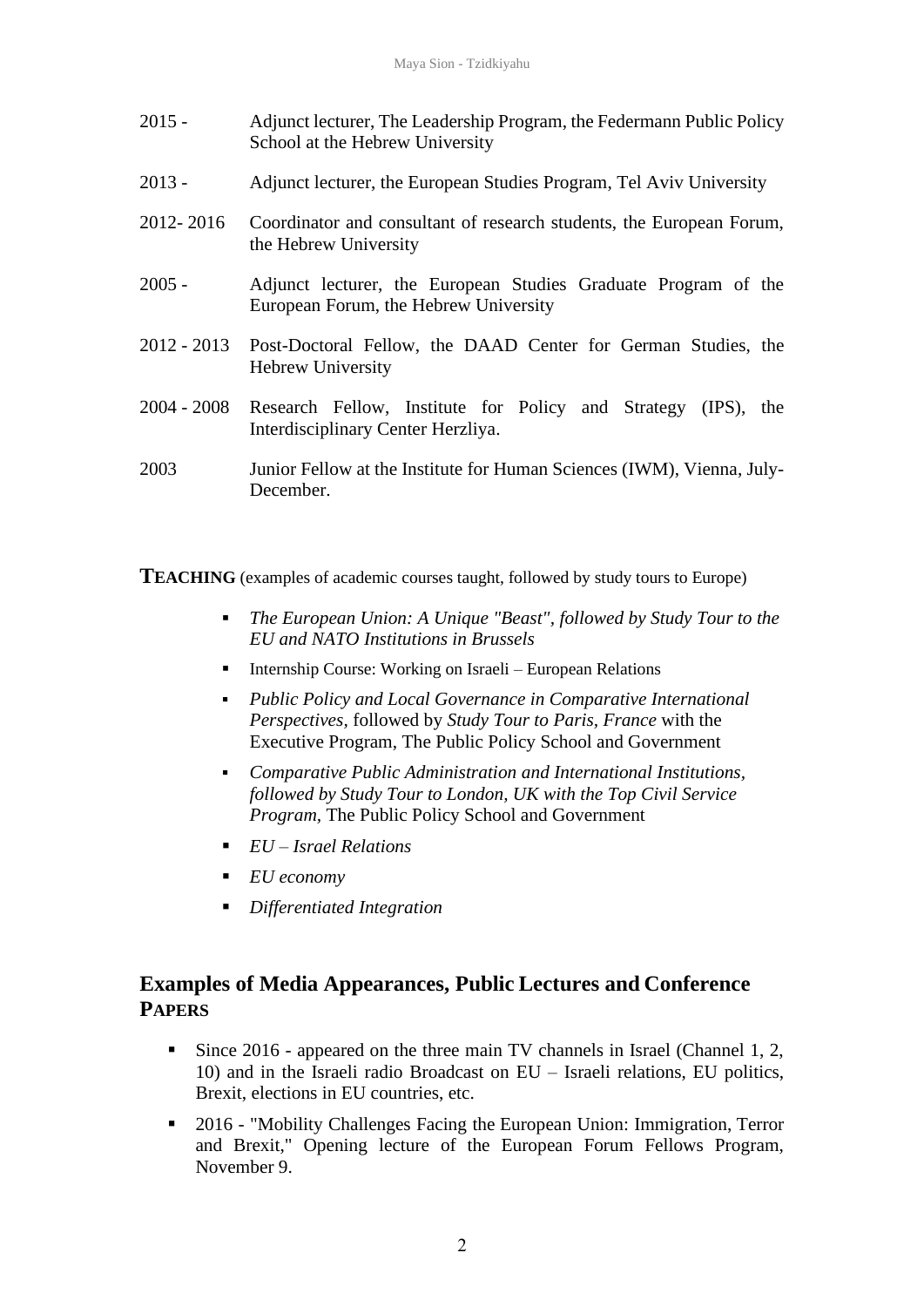- 2014 "The Relations between the European Union and the Rise of the Far Right in Europe," Lecture for the Forum for Liberal Thinking, (in Hebrew), Jerusalem, October 17.
- 2013 "The EU's Differentiated Integration in its European Neighbourhood Policy in Relations to Israel: What Are the Models and What Can be Achieved?" in: *The European Neighbourhood Policy and Israel: Achievements and Prospects for the Future,* Conference, The Law Faculty, Bar Ilan University, January 21.
- 2008 "EU Israeli Relations: Israel Like Any Other Neighborhood Partner?", *The European Year of Intercultural Dialogue Conference by the European Commission*, Session: Neighbouring States and Inter-regional Integration (international conference), Ragusa, Sicily, March 7-8.

## **ORGANIZING CONFERENCES, WORKSHOPS AND GUEST LECTURES (examples)**

- 2016 See [www.IASEI.org.il](http://www.iasei.org.il/) list of events since July 2016. Other events on European – Israeli issues at [Mitvim Institute](https://mitvim.org.il/en/event_cat/all-events/)
- 2017 IASEI Annual Conference, King David Hotel, October 19.
- 2015 Academic organizer with Dr. Lior Herman of the International Conference: "*Perspectives on European Integration and the Political Economy of Peace-Making: A Tribute to Alfred Tovias upon his Retirement*," Jerusalem, January 21.
- 2015 Academic organizer of joint departmental seminar of the European Forum and the International Relations Department (together with Dan Miodownik), "Circles and Hemispheres of Integration: The Development of a System of Graded European Union Membership," guest lecture by Frank Schimmelfennig, Jerusalem, January 7.
- 2014 "The Impact of the Debt Crisis on EU Integration" Benjamin Angel (DG ECFIN, European Commission), Jerusalem, December 1.
- 2012 Academic coordinator in cooperation with the Jean Monnet Chairs of Tanja A. Börzel and Carina Sprungk, Freie Universität Berlin, and Daniel Göler, Passau Universität of the international workshop *"External Governance in Theory and Practice: Insights from Israel and the European Union"*. Jerusalem, October 28-29.
- 2009 Academic organizer (including opening and closing remarks) of the International conference *"1989-2009: Taking Stock of East-West EUnification"*. Jerusalem, June 14-15.
- 2011 Academic coordinator of lecture and talk with students by MEP Martin Schultz, Chairman of the Group of the Progressive Alliance of Socialists and Democrats, Incoming President of the European Parliament. Jerusalem, November 1.
- 2011 Academic coordinator and chair of lecture and talk with students by Prof. Jerzy Buzek, President of the European Parliament and Former Prime Minister of Poland. Jerusalem, June 15.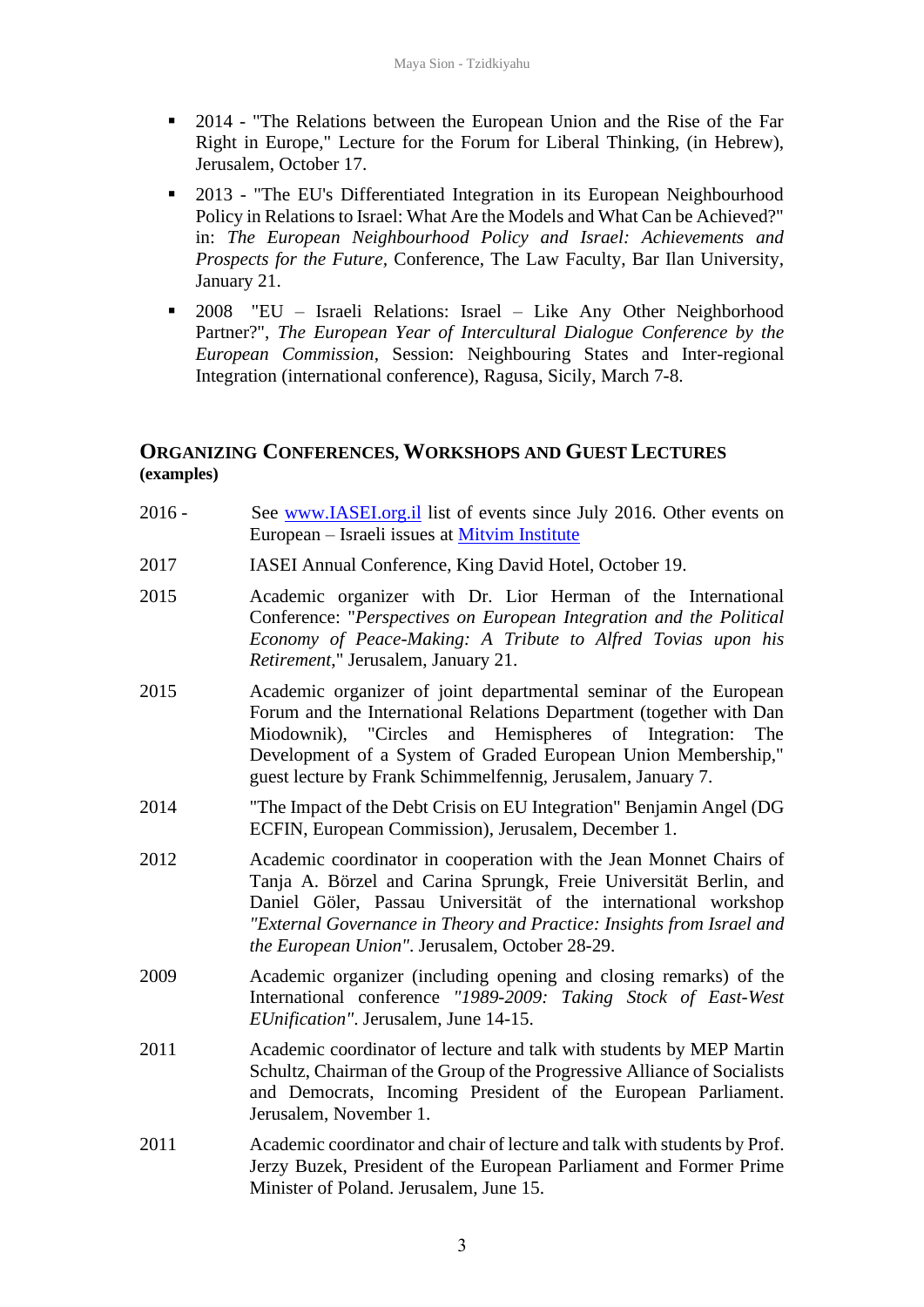- 2008 Academic coordinator of lecture by Prof. Thomas Risse and Prof. Tanja Börzel, Freie Universität Berlin, "Still a Civilian Power? The EU's Changing Role in Democracy Promotion and Post-Conflict Peace-Building", The European Forum at the Hebrew University and the Israeli Association for the Study of European Integration, March 13.
- 2007 Chair, Lecture by Benita Ferrero-Waldner, EU Commissioner for External Relations and the European Neighborhood Policy, "Bilateral Relations between Israel and the European Union", February 27, The Hebrew University.

### **OTHER ACTIVITIES**

- 2016 Co-President of the Israeli Association for the Study of European Integration
- 2000 Member of the Israeli Association for the Study of European Integration. Member of the Association Board since 2005.
- 2008 Coordinator of students exchange in the *Erasmus Mundus* programme of the European Commission between the European Forum at the Hebrew University and the Vrije University Brussels.
- 2005 2008 Editor of the Israeli Association for the Study of European Integration annual newsletter (Hebrew and English).
- 2006 Initiator and organizer of Europe Day celebrations at the Hebrew University.

#### **AWARDS, MOBILITY, SCHOLARSHIPS, AND GRANTS**

| 2013-14   | Post - Doctoral scholarship, DAAD center for German Studies                                                                                          |
|-----------|------------------------------------------------------------------------------------------------------------------------------------------------------|
| 2010      | Pratt Foundation competitive PhD scholarship                                                                                                         |
| 2008      | Academic Mobility of Erasmus Mundus to the Vrije University Brussels<br>$(1-31)$ February)                                                           |
| 2008      | Buri Fund – PhD Research Grant of the Political Science Department<br>and the Federmann School of Public Policy and Government, Hebrew<br>University |
| 2006      | First Weidenfeld Fellowship of the Atlantic Forum of Israel                                                                                          |
| 2005-2010 | <i>Jean Monnet Module</i> , the European Commission (teaching grant)                                                                                 |
| 2006-2010 | European Forum at the Hebrew University PhD annual scholarship                                                                                       |
| 2004      | The Political Science Department scholarship to the 13th PhD Summer<br>School on European Parties and Party Systems, Rijs, the Netherlands           |
| 2001      | Research grant from the Helmut Kohl Institute for European Studies                                                                                   |